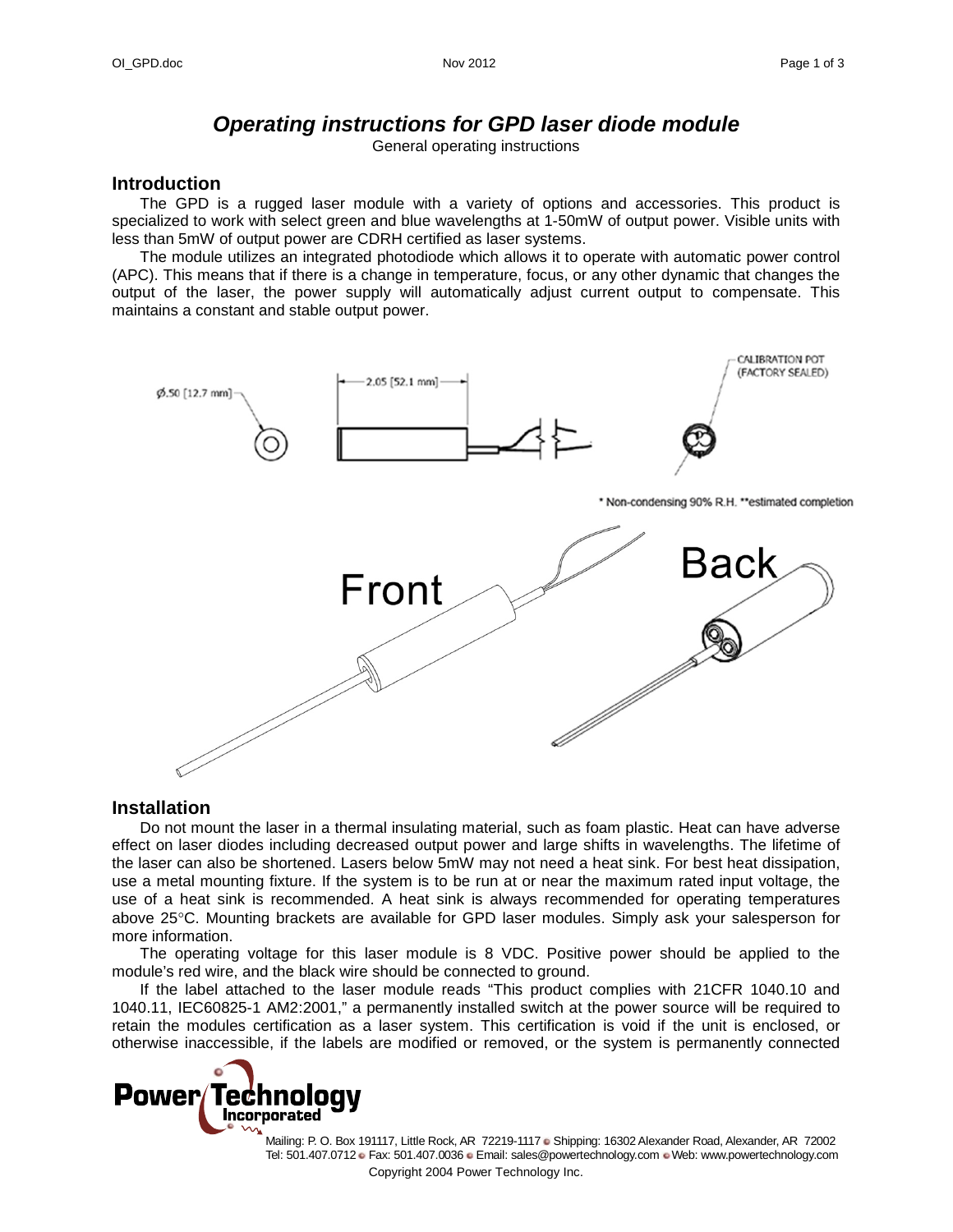(i.e. soldered, etc.) directly to the power source without the required switch. Modifying the laser will void the CDRH certification. If the distance between the laser head and the power source switch exceeds two meters, an emissions indicator must be mounted near the switch.

# **Operating Procedures & Control Description**

The GPD laser module features one user adjustment. The optical output power can be adjusted from zero up to 100% via the Customer Power Control potentiometer located on the rear of the unit. When looking at the rear of the laser module, rotate the module until the wire is on the bottom. The potentiometer located on the left is the Customer Power Control potentiometer. Turning this potentiometer clockwise will increase the power. Turning the potentiometer counter-clockwise will decrease the power. It is not possible to overdrive the diode using this potentiometer. The potentiometer on the right is for factory calibration and is sealed to prevent usage. Breaking this seal will void the warranty.

### **Maintenance & Service**

This laser module contains no user serviceable parts. Depending on environmental conditions, the optics may require occasional cleaning. Use of clean, compressed air is recommended to blow the optics clean. If compressed air fails, clean lens carefully with PGA alcohol or high purity acetone and a lint free rag or cotton swab.

## **Warranty and Repair Return Policy**

For systems that incorporate a centering option, adjustment of the centering setscrews will void the diode warranty and possibly the warranty on the entire laser system since damage to the diode is easily achievable.

No return of merchandise will be accepted by PTI without an RMA (Return Material Authorization) number, issued by the factory and prominently displayed on the return package.

No return shipments will be accepted "Collect" or "COD". On warranty returns, PTI will pay for shipping charges on return of merchandise to the customer.

When contacting the factory for an RMA number, please have the following information available: model number, serial number, and a description of the problem.

### **Laser Safety**

**Caution**: Use of controls or adjustments or performance of procedures other than those specified herein may result in hazardous radiation exposure.

**Caution**: The use of optical instruments with this product will increase eye hazard.

Do not shine laser in the direction of other people or at reflective surfaces that might cause exposure to the human eye. Do not mount the laser at eye level.

Modifications that affect any aspect of the product's performance or intended functions will require recertification and re-identification of the product in accordance with the provisions of 21CFR 1040.10 and 1040.11. A copy of 21CFR 1040.10 and 1040.11 can be downloaded from [www.powertechnology.com.](http://www.powertechnology.com/)



Copyright 2004 Power Technology Inc. Mailing: P. O. Box 191117, Little Rock, AR 72219-1117 Shipping: 16302 Alexander Road, Alexander, AR 72002 Tel: 501.407.0712 Fax: 501.407.0036 Email: sales@powertechnology.com Web: www.powertechnology.com